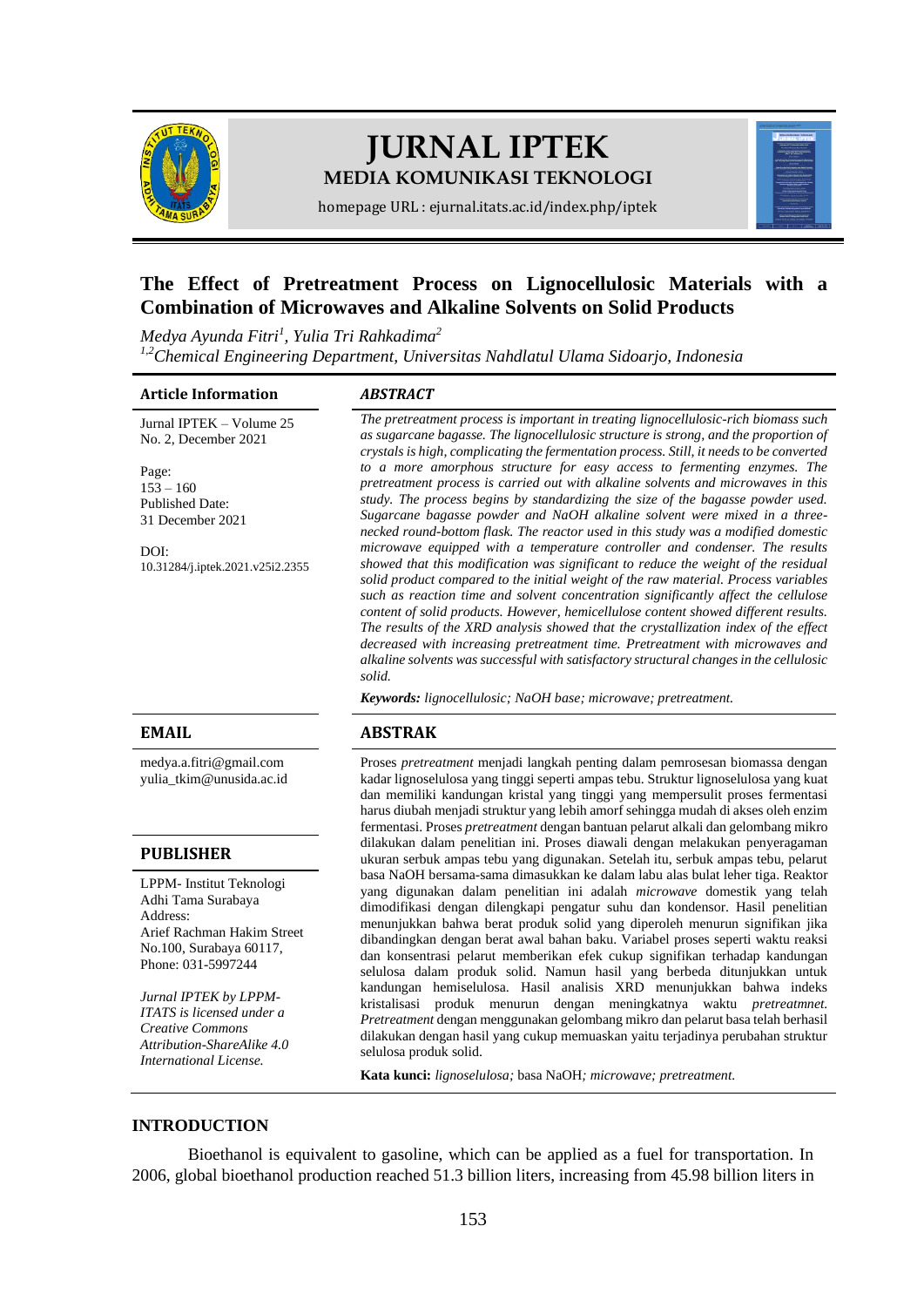2005. Ethanol from biomass is highly competitive compared to other liquid fuels on a large scale. This is due to improving bioethanol production technology by enzymatic hydrolysis of cellulose [\[1\].](#page-6-0) Bioethanol production from biomass is one solution to reduce petroleum and environmental pollution.

As an agricultural country, Indonesia has enormous potential related to the development of bioethanol production from sugarcane bagasse. The availability of sugarcane bagasse is very abundant, about 2,991,114 tons, which is 35-40% of the processed sugarcane. Considering the huge amount of raw materials, bioethanol production can reach 614,827 kl [\[2\]](#page-6-1)[\[3\].](#page-6-2)

The bioethanol production process converts raw materials in the form of lignocellulose into fermentable sugars such as glucose to be further fermented to produce bioethanol. The high lignocellulose content in bagasse makes bagasse a perfect candidate for the bioethanol raw material. The sustainable production of bioethanol from lignocellulosic has various challenges due to the complex nature of lignocellulosic materials with high crystallization, which requires high cost and complicated pretreatment procedures [\[4\]](#page-6-3)[\[5\]](#page-6-4)[\[6\].](#page-6-5) Previous researchers have tried several pretreatment strategies to increase the recovery of sugars from lignocellulose.

Microwave irradiation has become the focus of recent research as an effective pretreatment method, either applied alone or in combination with other chemicals. Microwave irradiation has high heating efficiency, uniform heating properties, easy operation and short processing time. Microwaves change cellulose structure by removing lignin and hemicellulose to increase the accessibility of cellulose to hydrolytic enzymes. Microwaves allow dipole rotation and ionic conduction in lignocellulosic materials to produce uniform heat in a short time. Microwave heating creates 'hot spots in the lignocellulosic matrix, which results in explosive action on the lignocellulosic crystal structure, which allows disruption of the lignocellulosic structure more rapidly than conventional heating [5].

Some research has been done about the advantages of NaOH base as material pretreatment method lignocellulosic. Sudiyani et al. (2010) [\[7\]](#page-6-6) reported that pretreatment with alkali (NaOH 1N) on empty oil palm fruit bunches (TKKS) gave a better performance to remove lignin compared to acid with an optimal lignin loss rate of 45.8%. Asgher et al. (2013[\) \[8\]](#page-6-7) also reported that the treatment of 4% NaOH for 30 minutes at 121°C on bagasse resulted in 48.7% delignification. Muslimah (2017) reported the benefits of using NaOH base as a solvent in the pretreatment process using a microwave because it has a high dipole moment value to maximize wave absorption [\[9\].](#page-6-8) This research aimed to study the effect of microwave irradiation in combination with alkali solvent for the pretreatment process of sugar bagasse on the obtained solid product.

### **LITERATURE REVIEW**

Lignocellulosic materials such as sugarcane bagasse are promising to be utilized as raw materials for biofuels production. Sugar bagasse is an abundant agricultural waste in Indonesia. It is only used around 60 % for boiler fuel, raw material for paper, mushroom industry, industrial raw materials brake pads and others. Meanwhile, 40% of the sugar bagasse has not been employed. The composition of sugar bagasse is in Table 1.

| Tabel 1. Composition of Sugar Bagasse |                   |
|---------------------------------------|-------------------|
| Component                             | Percentage $(\%)$ |
| Water                                 | 48-52             |
| Sugar                                 | 3.3               |
| Fiber                                 | 47 T              |

Bagasse fibre is insoluble in water and consists mostly of cellulose, pentosan and lignin [\[10\].](#page-6-9) Lignocellulosic pretreatment is crucial in biomass usage as raw material for bioethanol. It influences the efficiency of the whole process, including saccharification. The primary purpose of pretreatment is to solve the rigid structure of cellulosic biomass [\[11\],](#page-6-10) an example of the disruption of the higherorder structure of lignocellulosic during pretreatment.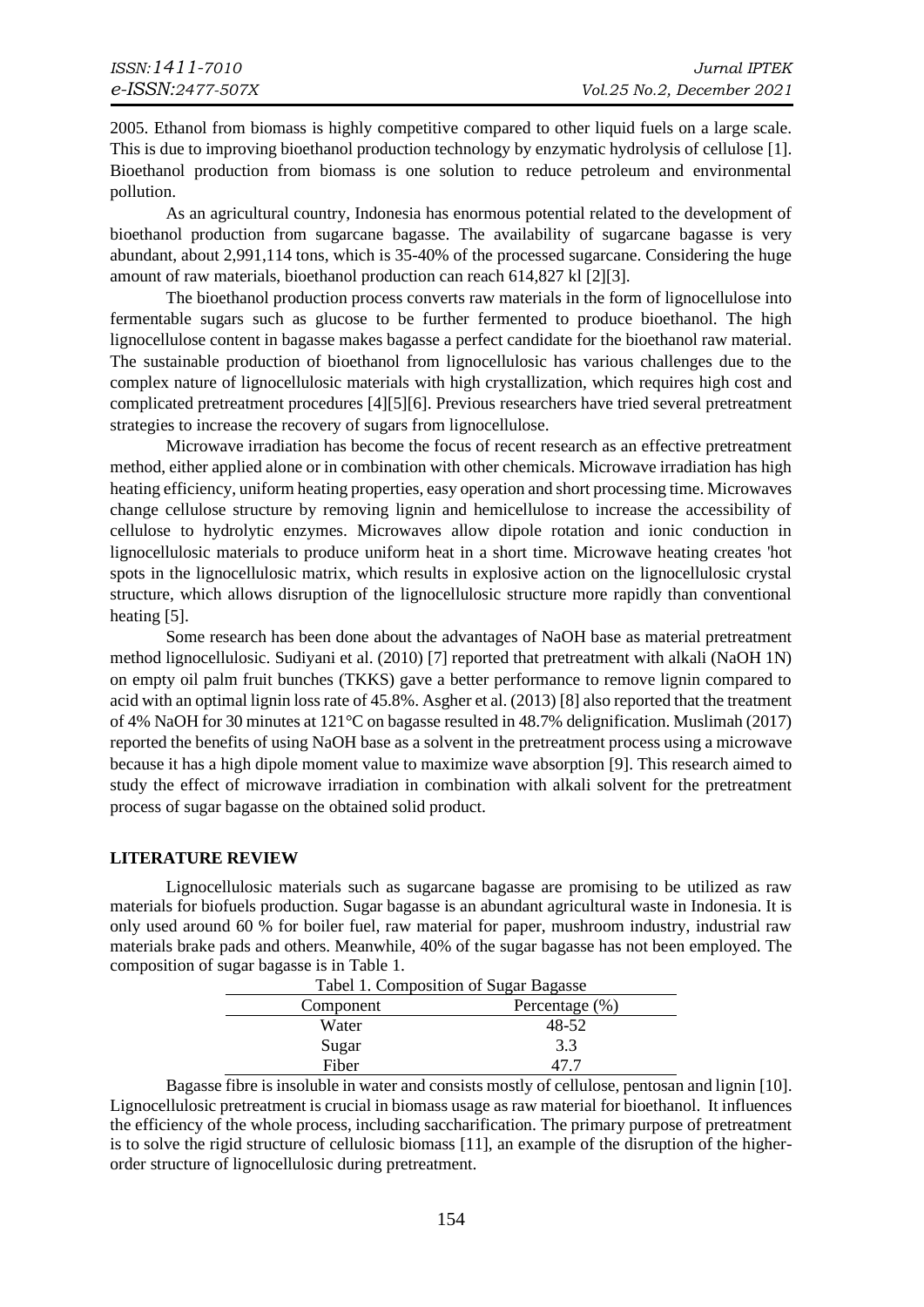The pretreatment process is intended to elevate the surface area and volume of the pores. It also could curtail the crystallinity of cellulose. The tenacity of the lignocellulosic biomass greatly hinders the production of fermentative sugars. Biomass intolerance is affected by physical properties such as the crystal structure of cellulose and the polysaccharide matrix and lignin layer of cellulose fibres, which hinder the enzymatic penetration in cellulose. Meanwhile, the chemical solvent could increase solubility and depolymerization of lignocellulosic polymer structures and disruption of crosslinks between macromolecules [\[11\].](#page-6-10)

The pretreatment processes are divided into chemical, physical, biological, or a combination of these processes. Each type has its strengths and weaknesses. A pretreatment method that performs on benign reaction conditions is extremely hunted due to the ability to decrease sugar degradation and inhibitor [\[2\]](#page-6-1)[\[8\].](#page-6-7) The pretreatment step is costly, and it spends 18% of the full fermentation alcohol investment cost [\[11\].](#page-6-10) Improving the production yields by pretreatment would decrease the production costs.

Alkali catalysts, such as calcium oxide (lime), ammonia, and sodium hydroxide, specifically focus on hemicellulose acetyl groups and lignin-carbohydrate ester bonds are applied in alkaline pretreatment [\[12\]](#page-7-0)[\[13\]](#page-7-1)[\[14\].](#page-7-2) Alkaline hydrolysis is the saponification of intermolecular ester bonds crosslinked hemicellulose xylan and other components (lignin) and other hemicelluloses. Along with the loss of crosslinking, it could raise the porosity of lignocellulose [\[12\].](#page-7-0) The alkaline pretreatment process produces hemicellulose and whole cellulose [\[1\].](#page-6-0) Pretreatment of aqueous NaOH causes swelling, leading to an increase in internal surface area, decrease in the degree of polymerization, decrease in crystallinity, separation of structural relationships between lignin and carbohydrates, and disruption of lignin structure.

Calcium hydroxide has been shown to be an effective and inexpensive pretreatment agent. Amorphous substances such as lignin and hemicellulose are removed by pretreatment with lime. This substance causes an increase in the degree of crystallinity. There is a correlation between lignin content, crystallinity, and acetyl content, such as delignification and deacetylation removing parallel barriers to enzymatic hydrolysis. Crystallinity significantly affects the initial hydrolysis rate but less affects the final sugar yield [\[15\].](#page-7-3) The enzymatic hydrolysis of lime treated biomass is affected by the resulting structure of the treatment. The main structure influencing is the degree of acetylation, lignification, and crystallization.

The complex mechanisms are generated by microwave heating. It depends on several factors, such as microwave propagation, the interaction between substances and microwaves, the materials dielectric properties, and heat dissipation due to mass transfer and heat. Dielectric properties thus determine a material's ability to change electromagnetic energy into thermal energy in the microwave range, containing its dielectric loss  $(\epsilon$ ") and dielectric constant  $(\epsilon)$ . Dielectric loss refers to the ability of the material to generate heat from electromagnetic radiation. Meanwhile, the dielectric constant is the capability of the material to do polarization due to electric field [\[11\].](#page-6-10)

A high dissipation coefficient illustrates an increased sensitivity to microwave energy. Microwave heating enhances the collapse of stable structures as it can cause inter-particle explosions. Transformation in the ultra-structure of cellulose after irradiation have been reported. Microwave irradiation and aqueous solution give thermal and non-thermal effects, making microwave irradiation an assuring pretreatment process. Due to the high-temperature hemicellulose degradation, performing a pretreatment process at moderate temperature is desired. Microwave radiation has been well utilized for pretreatment due to its specific thermal and non-thermal effects. These can lead to fragmentation and swelling, which causes the degradation of lignin and hemicellulose [\[11\].](#page-6-10)

#### **METHOD**

This research was carried out in two stages: the preparation of raw materials and the pretreatment stage with the microwave. The raw material used is bagasse which is obtained from the waste of the local sugar industry. The raw material preparation stage begins with drying it under the sun for two days and mashing it using a blender. The bagasse powder is then sieved using a 50-mesh sieve to uniform the size of the raw material. The raw material is ready for the pretreatment process by microwave.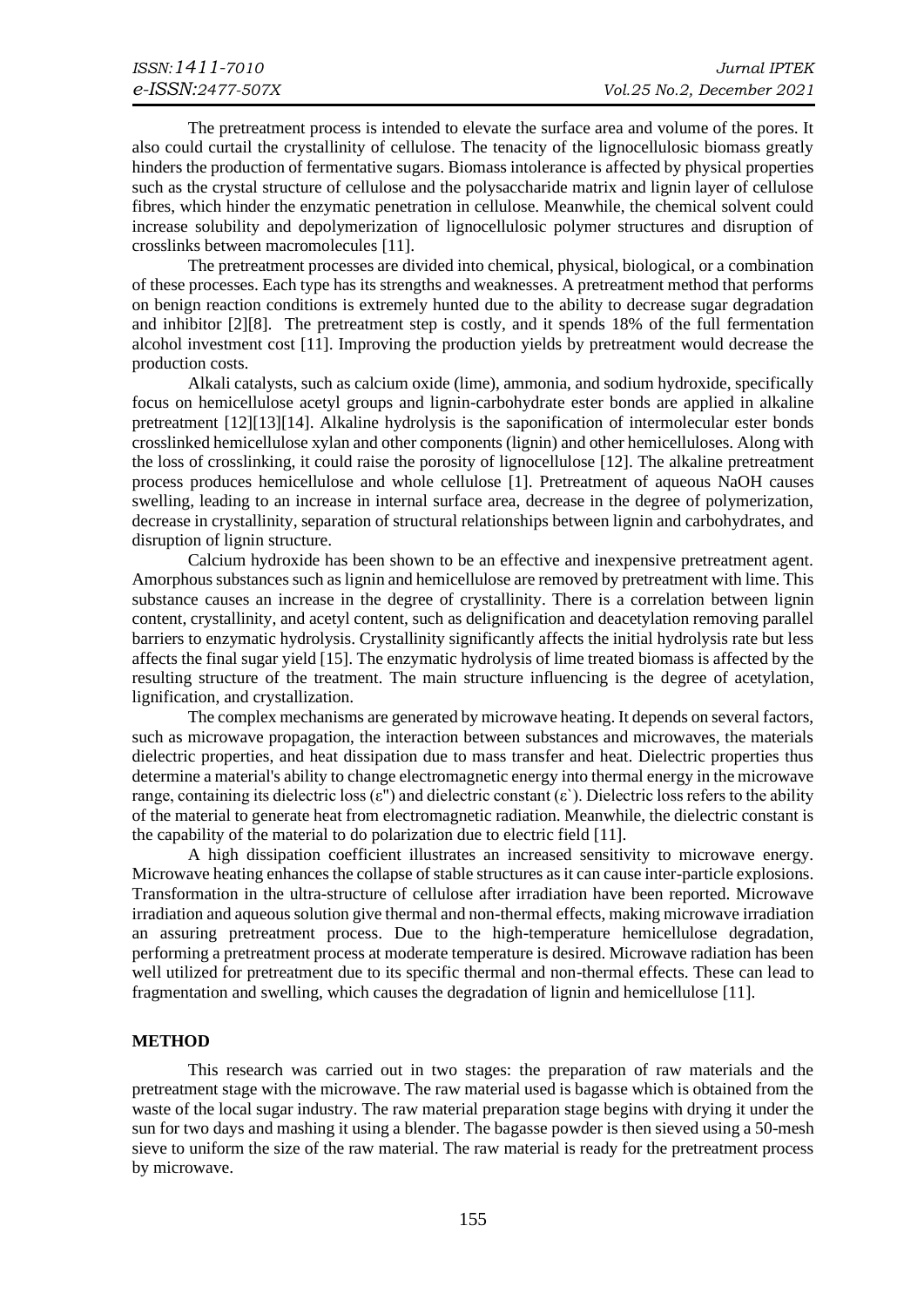Pretreatment was carried out using a modified domestic microwave with a temperature setting and equipped with a condenser. A total of 5 g of bagasse powder and 200 ml of NaOH solution (technical grade) with various concentrations (0.2, 0.4 and 1 M) were put into a round flask and then put into the microwave. Pretreatment was carried out at 180°C with a reaction time range (5 minutes to 30 minutes). After the pretreatment, the solution was separated from the residual solids by filtration. The solid fraction was rinsed with ethanol  $(3 \times 50 \text{ ml})$  and dried at  $50^{\circ}$ C overnight. Solid product ready to be analyzed. The XRD method analyzed the solid product's crystal phase and particle size before and after pretreatment. Meanwhile, the cellulose and hemicellulose content analysis were carried out using the Chesson method.

#### **RESULT AND DISCUSSION**

Bagasse is a sugarcane processing waste that is not used correctly. With a high lignocellulosic content, bagasse can be used as a promising raw material for bioethanol production. The pretreatment process is important in processing lignocellulosic materials because of their complex structure. The most significant component of bagasse was composed of cellulose by 52.7%, and the remaining lignin by 24.2% and hemicellulose by 20%. The fermentation process can remove high lignin content. The process of removing lignin is known as delignification. The delignification process used varied concentrations of NaOH (0.2, 0.1, and 1 M). The pretreatment process with NaOH can remove the content that binds cellulose in sugarcane bagasse. The purpose of the pretreatment process is to break down the lignin structure, break down crystalline cellulose, increase the material's porosity, break down hemicellulose, and depolymerize hemicellulose [\[12\].](#page-7-0)

In the pretreatment process was used 5 grams of sugarcane bagasse powder. After the pretreatment process was carried a microwave, the amount of bagasse produced showed a significant decrease. The decrease that occurred ranged between 42-50%. Detailed data on the weight loss of bagasse is shown in Figure 1. The results showed the more intensive delignification activity and degradation of cellulose and hemicellulose with NaOH pretreatment led to a weight loss of sugarcane bagasse.



Figure 1. The effect of Reaction Time and Solvent Concentration on the Residual Weight of Sugarcane Bagasse

The increasing heating time and NaOH concentration increased weight loss in bagasse. Using 1 M NaOH and a reaction time of 10 minutes, the weight of bagasse obtained at the end of the reaction was 2.6 grams and decreased slightly to 2.5 grams with an extension of the reaction time by 30 minutes. The same results are shown for the other concentration of NaOH used. The increasing reaction time gave the higher weight loss in sugarcane bagasse. The effect of NaOH concentration on bagasse weight loss can be seen in the same picture (Figure 1). Increasing the concentration of NaOH gives more weight loss of bagasse. At the reaction time of 10 minutes, the most significant loss of bagasse was obtained when using NaOH with a concentration of 1 M, which was 48% and decreased to 42% when using 0.2 M. This delignification resulted in a reduction in the original weight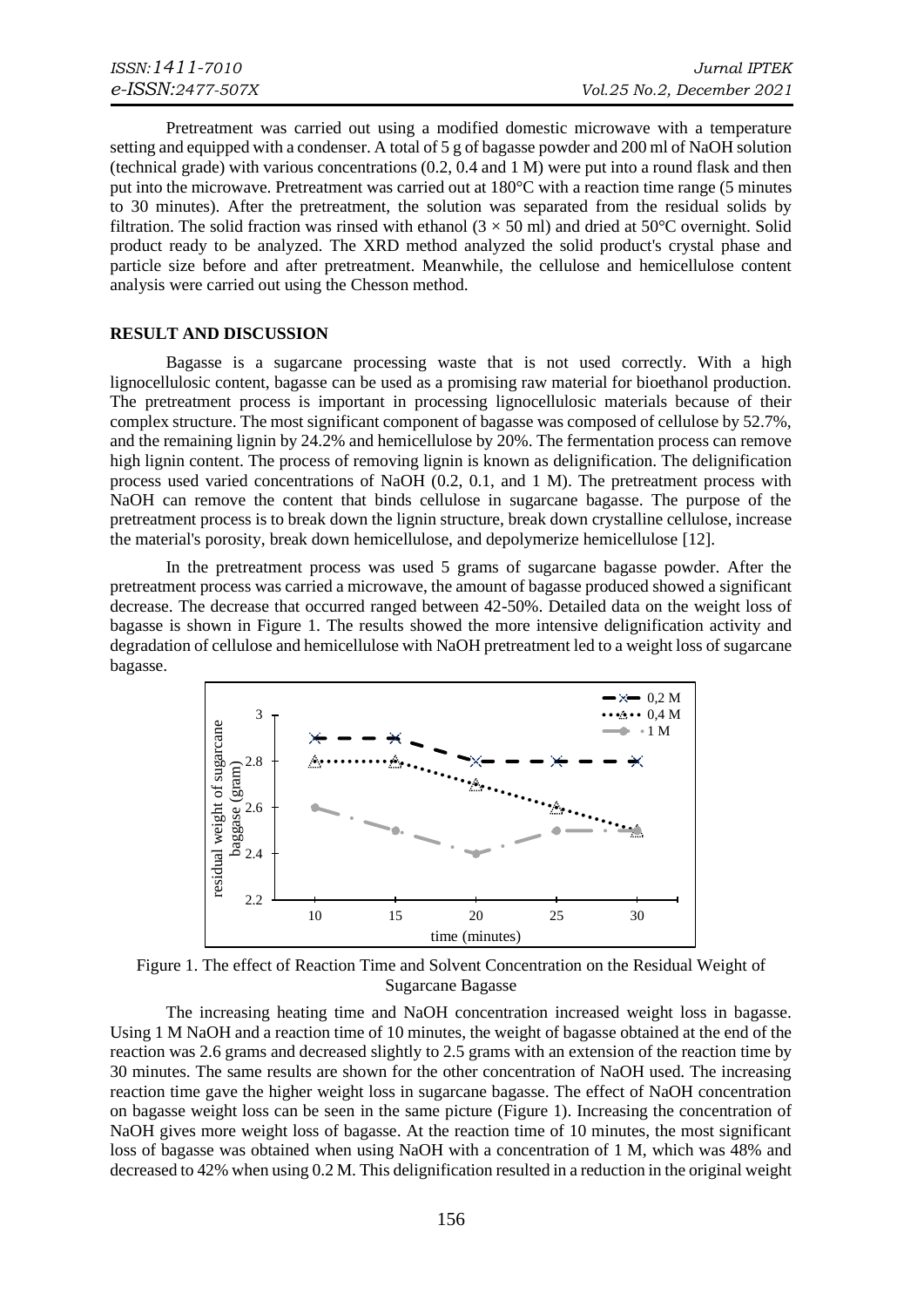associated with the loss of lignin levels of the sugarcane bagasse. The same result with Fajriutami (2016) reported increasing heating time and NaOH concentration tend to increase the loss in bagasse [\[17\].](#page-7-4)



Figure 2. The effect of Reaction Time and Solvent Concentration on the Percentage of Cellulose

The effect of reaction time and alkali solvent concentration on cellulose content can be seen in Figure 2. Cellulose content decreased with increasing pretreatment time when 1M NaOH was used. The cellulose content after 10 minutes was 7.10% and dropped to 5.10% as the reaction time increased to 30 minutes. The same trend is observed when using alkaline solvents with 0.1M and 0.4M. The longer the reaction time, the longer the breakdown of the cellulose into fermented sugars, the more sugar is released as a liquid product. After the pretreatment process, the cellulose will be in the solid-state, and some will be in the liquid state.

Figure 2 also shows the effect of the concentration of the alkaline solvent used in the cellulose composition. The higher the concentration used, the lower the cellulose content obtained. Figure 2 shows that the higher the concentration used, the more efficient the hydrolysis of lignocellulose and the breakdown of long cellulose chains into reducing sugars. The results showed that the most significant cellulose degradation occurred in 1 M NaOH for almost all reaction time variables.



Figure 3. The Effect of Reaction Time and solvent Concentration on the Percentage of Hemicellulose

Figure 3 depicts the effect of pretreatment time and NaOH concentration on hemicellulose composition. The hemicellulose hydrolysis process will produce simple sugar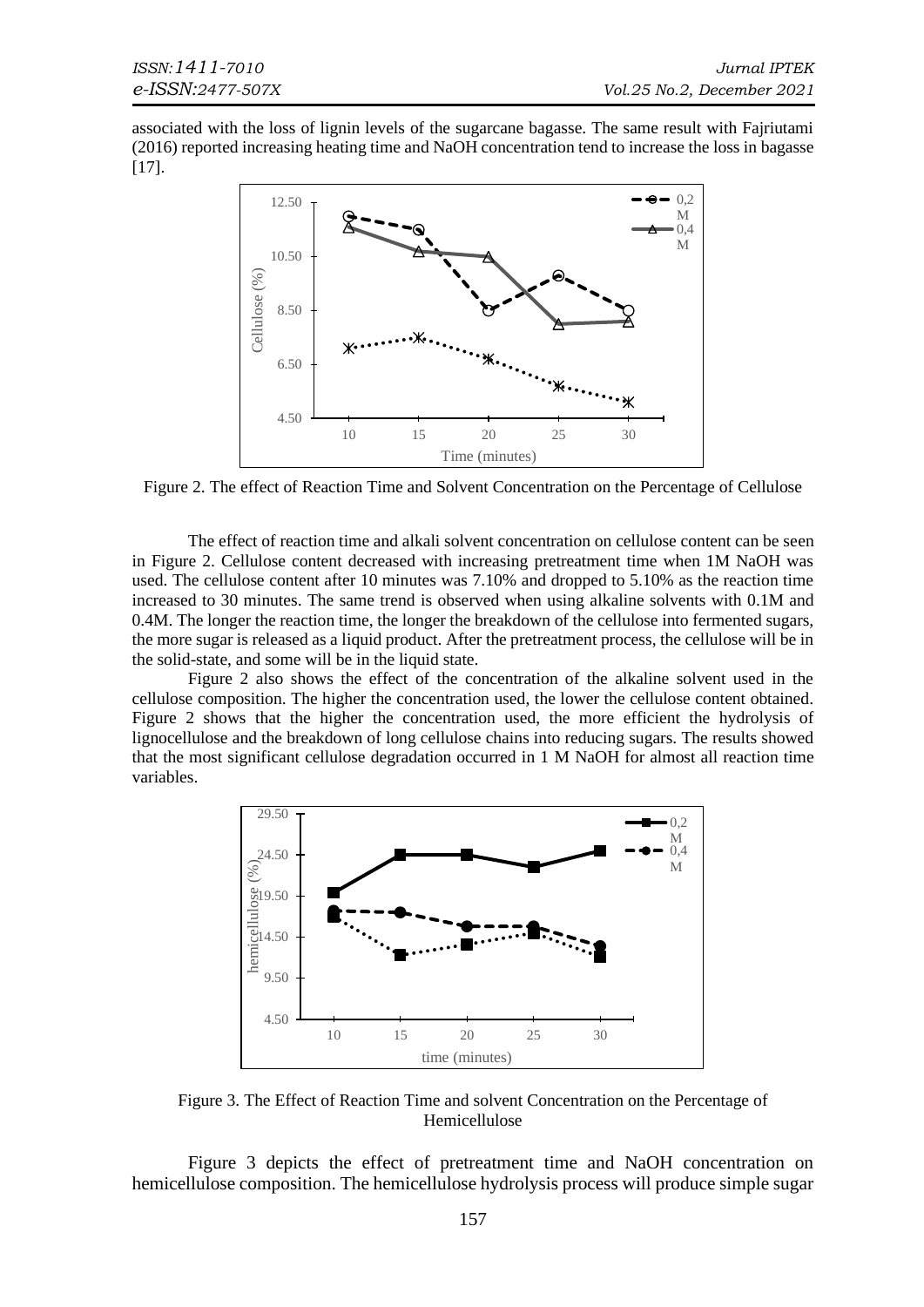compounds such as xylose, mannose, glucose and galactose that are ready to be fermented to produce bioethanol. As a result, when using 1 M and 0.4 M concentrations, the hemicellulose content in the solid material decreased as the pretreatment time increased. The reduction was not significant enough. On the other hand, we obtained different results for a variable concentration of 0.1 M. It was found that the hemicellulose content of the solids increased when the pretreatment time was increased from 10 minutes to 30 minutes**.** These results indicate that with a reaction time ranging from 10-30 minutes with a concentration of 0.1 and 1 M, NaOH is not effective enough to pretreat the hemicellulose components. The results show not enough significant changes that happened with changes in process variables**.** NaOH provides better performance in the hydrolysis of cellulose compared to hemicellulose.



**Figure 4.** XRD Pattern of Sugarcane Bagasse for (a) 10 minutes and (b) 30 minutes

The pretreatment process is used to reduce the crystallinity of the cellulosic structure and accelerate the fermentation process. Figures 4 (a) and (b) show the XRD analysis results related to the crystallinity of the product. The analysis results showed that the longer the reaction time, the lower the crystallinity of the product. XRD analysis presented that the peaks 2θ around 23º and 15º indicates cellulose peaks. The height illustrates the crystallinity level of cellulose is rigid [\[15\].](#page-7-3) The peak in the crystallinity index decreased in prolongation time reaction. This may be because NaOH treatment can change the structure of cellulose. Base solvent diffuses into the matrix of cellulose, and it causes the long chain of cellulose to expand and rearrange during processing. It led to destroy the structure of crystalline cellulose. The crystal structure change causes the increase of the amorphous cellulose, leading to a decrease in the crystallinity index. In this diffractogram, the cellulose crystallinity was calculated by Eq. 1 [\[16\].](#page-7-5)

 = ( 200− <sup>200</sup> ) 100 ................................................................................................................... (1)

 $I_c$  represents index of crystallinity of substance, meanwhile represent peak at 2θ around 23<sup>°</sup> and peak at 2θ between 23º and 15º respectively. The calculation showed that the crystallinity index of the product was 71.7% in the reaction time of 10 minutes and decreased to 67.5% when the reaction time was extended to 30 minutes. These results indicate that the longer the pretreatment time, the lower the crystallization index of the cellulose compound and the more sugar is released into the liquid phase.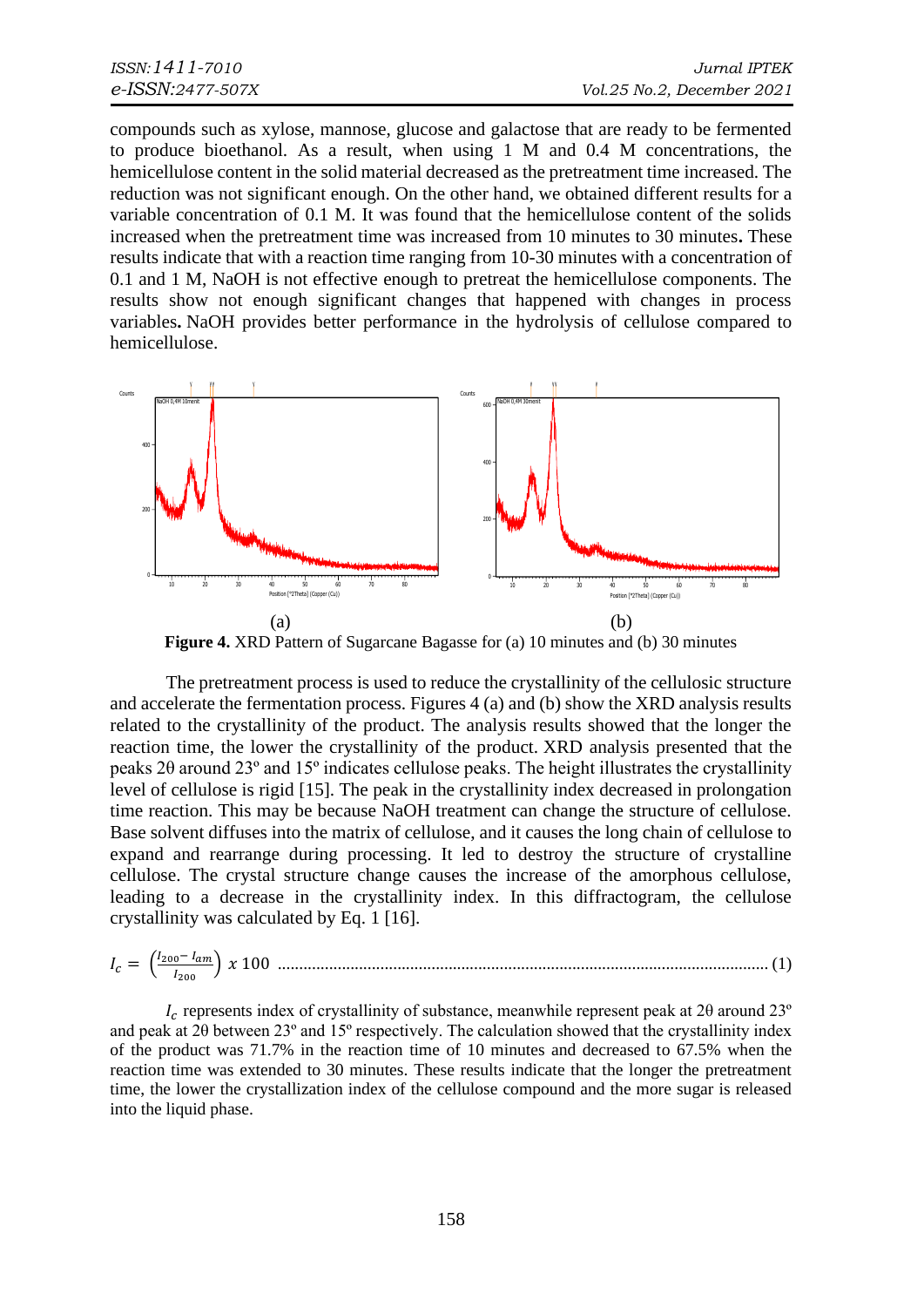### **CONCLUSION**

The bagasse pretreatment process with the assistant of alkaline solvents and microwaves was successfully carried out. The results showed that this method was sufficiently effective to deal with the cellulose component. The changes in process variables lead to transform in the cellulose structure of the product. Increasing the reaction time could lower the crystallization index of the product. This means that more amorphous phases are formed, and more sugar is released.

## **ACKNOWLEDGEMENTS**

This research was funded by a grant from the Ministry of Education, Culture, Research and Technology of the Republic of Indonesia through the Penelitian Dosen Pemula Fund at 2021.

# **REFERENCES**

- <span id="page-6-0"></span>[1] M. Zabochnicka-Świątek, L. Sławik. Bioethanol - Production And Utilization. Archivum Combustionis Vol. 30 No. 3 (2010)
- <span id="page-6-1"></span>[2] B.Trisakti, Y.Silitonga, Irvan. Pembuatan Bioetanol Dari Tepung Ampas Tebu Melalui Proses Hidrolisis Termal Dan Fermentasi Serta Recycle Vinasse(Pengaruh Konsentrasi Tepung Ampas Tebu, Suhu Dan Waktu Hidrolisis). Jurnal Teknik Kimia Usu, Vol. 4, No. 3 (2015)
- <span id="page-6-2"></span>[3] E. Hermiati, D.Mangunwidjaja, T.C. Sunarti, O.Suparno, Dan B.Prasetya. Pemanfaatan Biomassa Lignoselulosaampas Tebu Untuk Produksibioetanol. Jurnal Litbang Pertanian, 29(4), (2010)
- <span id="page-6-3"></span>[4] D. Mikulski, G.Kłosowski. Microwave-Assisted Dilute Acid Pretreatment In Bioethanol Production From Wheat And Rye Stillages. Biomass And Bioenergy 136 (2020) 105528
- <span id="page-6-4"></span>[5] N. S. Pooja, M. S. Sajeev, M. L. Jeeva, G. Padmaja. Bioethanol Production From Microwave‑Assisted Acid Or Alkali‑Pretreated Agricultural Residues Of Cassava Using Separate Hydrolysis And Fermentation (Shf). Biotech (2018) 8:69
- <span id="page-6-5"></span>[6] Z. Zhu, R.Simister, S.Bird, S. J. Mcqueen-Mason ,L. D. Gomez , Dan D.J. Macquarrie . Microwave Assisted Acid And Alkali Pretreatment Of *Miscanthus*  Biomas*s* For Biorefineries. Aims Bioengineering, 2(4), (2015) 449-468
- <span id="page-6-6"></span>[7] Sudiyani, Y., K.C. Sembiring, H. Hendarsyah dan S. Alawiyah. Pengolahan awal dengan basa NaOH dan sakarifikasi enzimatis serat tandan kosong kelapa sawit (TKKS) untuk produksi etanol. Menara Perkebunan 78 (2): 73-77. (2010)
- <span id="page-6-7"></span>[8] Asgher, M., Z. Ahmad, and H.M.N. Iqbal. Alkali and enzymatic delignification of sugarcane bagasse to expose cellulose polymers for saccharification and bio-ethanol production. Industrial Crops and Products 44: 488–495.(2013)
- <span id="page-6-8"></span>[9] Musimah, H.H. Alkali Pretreatment Tandan Kosong Kelapa Sawit dengan Microwave Heating pada Produksi Bioetanol. Skripsi. Institut Pertanian Bogor. (2017)
- <span id="page-6-9"></span>[10] Rini Setiati, Deana Wahyuningrum, Septoratno Siregar, Taufan Marhaendrajana. Optimasi pemisahan lignin ampas tebu dengan menggunakan natrium hidroksida. **Ethos** (Jurnal Penelitian dan Pengabdian Masyarakat): 257-264.
- <span id="page-6-10"></span>[11] Pradeep Puligundla1, Sang-Eun Oh and Chulkyoon Mok. Microwave-assisted pretreatment technologies for the conversion of lignocellulosic biomass to sugars and ethanol: a review. Carbon Letters Vol. 17, No. 1, 1-10 (2016)